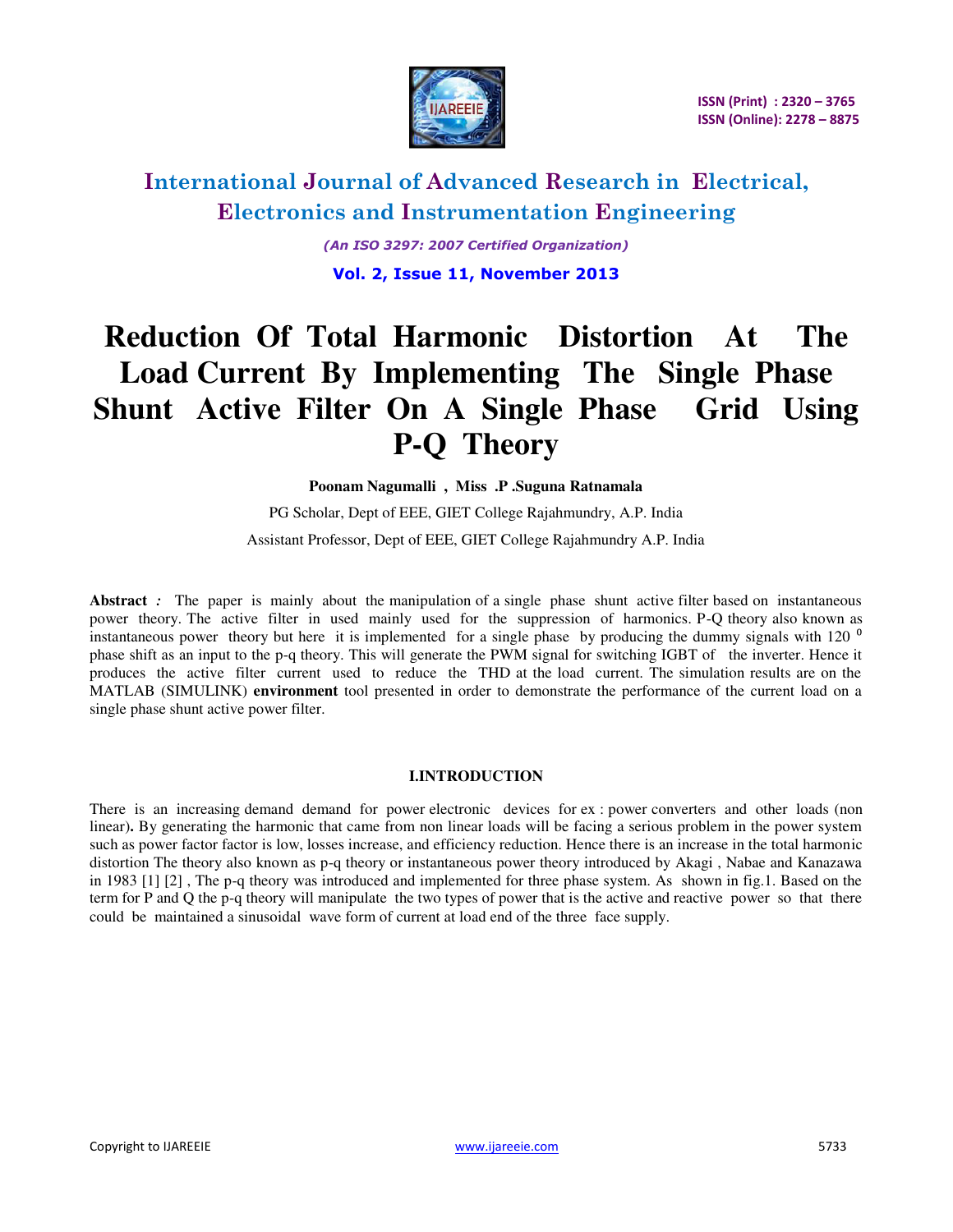

*(An ISO 3297: 2007 Certified Organization)* 

**Vol. 2, Issue 11, November 2013** 



Fig. 1: Three phase active filter

Few other techniques are also used to eliminate harmonics like the harmonic filters apart from the active filter such as LC- filters and zigzag filters. The above techniques had many disadvantage such as the possible resonance, fixed compensation, Voltage sag and flickers.[1,2] , electromagnetic interference and bulkiness.

There are certain advantages of using a shunt active power filter for a single phase grid as it can be installed anywhere which use single phase power system. The aim of this paper is to implement the p-q theory in a single phase shunt active filter connected directly to the grid power system. This is done by using a simulink environment.

#### **II. MATHEMATICAL MODELLING**

The P-Q theory also known as the instantaneous power theory. is used for a three phase power system. That is both three wire and four wire system. This theory use three currents and three voltages, it can also be used for a single phase active filter by using two more currents and voltages. Signals with 120° angle shifting. This theory based on separation of power component separation in the mean and oscillating values. Consider the load current of a single phase load with a phase 'a' and the two dummy phases 'b' and 'c' are generated by the duplicating technique. The load current is considered to be phase 'a' and is expressed mathematically as in eq(1) and the phase currents for phase 'b' and 'c' can be given by the equations  $eq(2)$  and  $eq(3)$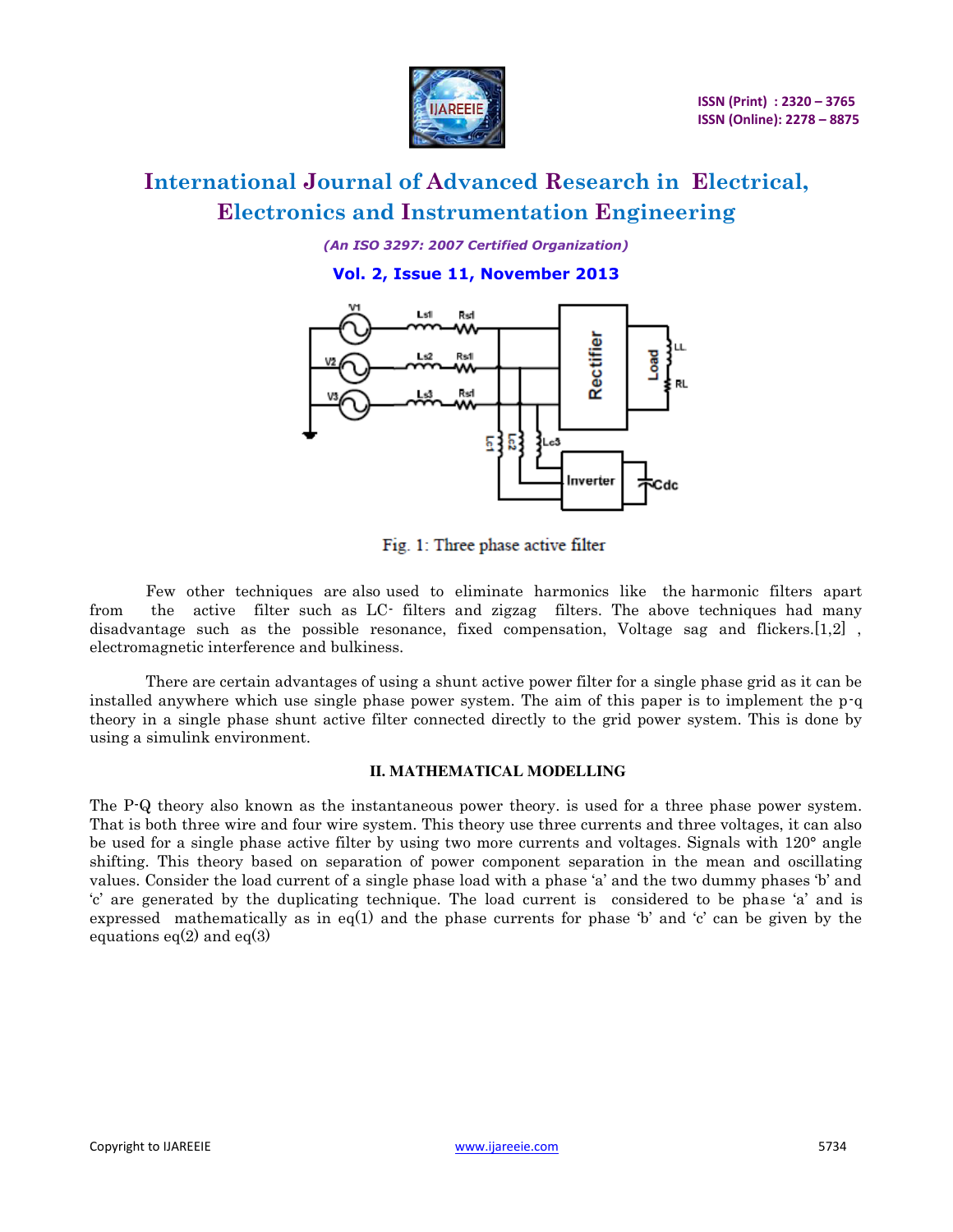

*(An ISO 3297: 2007 Certified Organization)* 

**Vol. 2, Issue 11, November 2013** 

$$
i_{a} = \sum_{i=0}^{n} \sqrt{2} I_{i} \sin(w_{i} + \theta_{i})
$$
\n(1)\n
$$
i_{b} = \sum_{i=0}^{n} \sqrt{2} I_{i} \sin(w_{i} + \theta_{i} - 120^{\circ})
$$
\n(2)\n
$$
i_{c} = \sum_{i=0}^{n} \sqrt{2} I_{i} \sin(w_{i} + \theta_{i} + 120^{\circ})
$$
\n(3)\n
$$
\begin{bmatrix}\n v_{a} \\
v_{b} \\
v_{c}\n\end{bmatrix} =\n\begin{bmatrix}\n 1 \\
1 \angle 120^{\circ} \\
1 \angle 240^{\circ}\n\end{bmatrix}\n\begin{bmatrix}\n v_{a} \\
v_{b} \\
1 \angle 240^{\circ}\n\end{bmatrix}\n\begin{bmatrix}\n v_{a} \\
v_{b} \\
1 \angle 240^{\circ}\n\end{bmatrix}\n\begin{bmatrix}\n 1 \\
v_{a}\n\end{bmatrix}
$$
\n(4)

 $Eq(1)$ ,  $eq(2)$ , and  $eq(3)$  can be transformed into a matrix and  $eq(4)$  and  $eq(5)$  are evolved Clarkes transformation is used to determine the  $\alpha$  and  $\beta$  reference currents is shown in eq(6) and eq (7) ie for load current and load voltage.

$$
\begin{bmatrix} i_a \\ i_b \\ i_b \end{bmatrix} = \sqrt{\frac{2}{3}} \begin{bmatrix} 1 & -\frac{1}{2} & -\frac{1}{2} \\ 0 & \frac{\sqrt{3}}{2} & -\frac{\sqrt{3}}{2} \\ \frac{1}{\sqrt{2}} & \frac{1}{\sqrt{2}} & \frac{1}{\sqrt{2}} \end{bmatrix} \begin{bmatrix} i_a \\ i_b \\ i_c \end{bmatrix}
$$
 (6) 
$$
\begin{bmatrix} v_a \\ v_b \\ v_b \end{bmatrix} = \sqrt{\frac{2}{3}} \begin{bmatrix} 1 & -\frac{1}{2} & -\frac{1}{2} \\ 0 & \frac{\sqrt{3}}{2} & -\frac{\sqrt{3}}{2} \\ \frac{1}{\sqrt{2}} & \frac{1}{\sqrt{2}} & \frac{1}{\sqrt{2}} \end{bmatrix} \begin{bmatrix} v_a \\ v_b \\ v_c \end{bmatrix}
$$
 (7)

The equation for the active and reactive power can be written as

$$
p = v_a i_a + v_\beta i_\beta + v_o i_o \tag{8}
$$

$$
q = v_a i_a - v_\beta i_\beta \tag{9}
$$

$$
\begin{bmatrix} p \\ q \end{bmatrix} = \begin{bmatrix} v_{\alpha} & v_{\beta} \\ -v_{\beta} & v_{\alpha} \end{bmatrix} \begin{bmatrix} i_{\alpha} \\ i_{\beta} \end{bmatrix}
$$
 (10)

The birth parts that is the active and reactive parts have both the AC (oscillating) and the DC (mean) part.

The equation for active and reactive power can be given as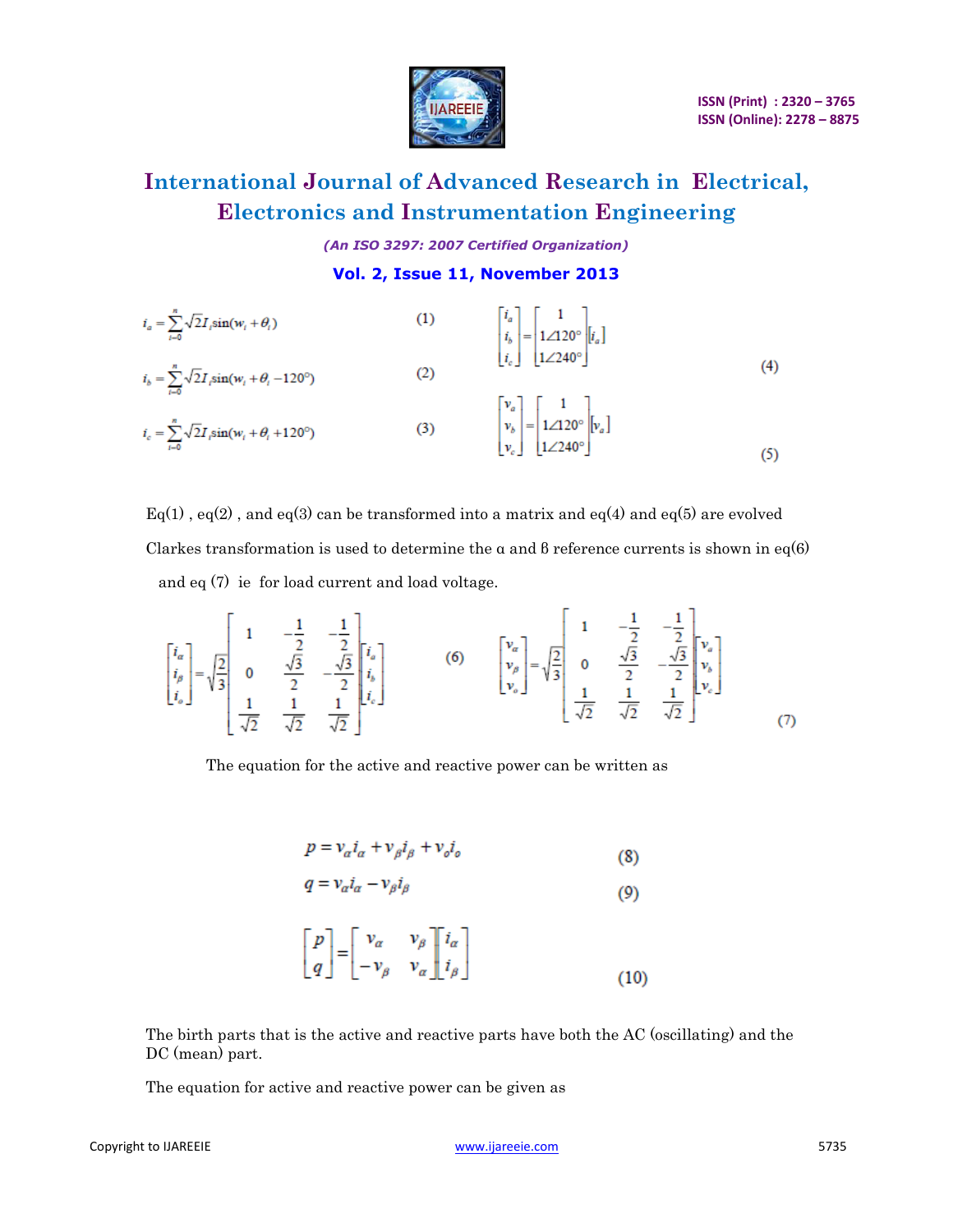

*(An ISO 3297: 2007 Certified Organization)* 

**Vol. 2, Issue 11, November 2013** 

| $p = \overline{p} + \widetilde{p}$ | (11) |
|------------------------------------|------|
| $q = \overline{q} + \widetilde{q}$ | (12) |

The AC part can be calculated using a high pass filter which can remove the low frequency and give the fundamental component ac part from which the  $(\alpha-\beta)$  reference currents can be calculated

$$
i_{\alpha\beta} = \frac{1}{\Delta} \begin{bmatrix} v_{\alpha} & v_{\beta} \\ v_{\beta} & -v_{\alpha} \end{bmatrix} \begin{bmatrix} p \\ q \end{bmatrix}
$$
  
Where 
$$
\Delta = v_{\alpha}^2 + v_{\beta}^2
$$
 (13)

Therefore the active power filter three phase reference currents can be calculated using equation (14) .These are calculated by using the difference between.

The PWM signal will be generated by using Hysteresis current control .The hysteresis band will generate six PWM signal but for single phase it is only two that are used for as an input to the inverter.

$$
i_{abc}^* = \sqrt{\frac{2}{3}} \begin{bmatrix} 1 & 0 \\ -\frac{1}{2} & \frac{\sqrt{3}}{2} \\ -\frac{1}{2} & -\frac{\sqrt{3}}{2} \end{bmatrix} i_{\alpha\beta}^* \tag{14}
$$

#### **Ш. SINGLE PHASE SHUNT ACTIVE FILTER**

A single phase shunt active filter filter consists of a supply utility a rectifier bridge, inverter and LCL filter , hysteresis current controller and load. A 1-Φ shunt active filter is shown in figure 2. The active power filters can be classified into two types namely Current source where the storage element is a inductor and voltage source active power filter where the storage element is capacitor. The only difference between these two topology is storage element.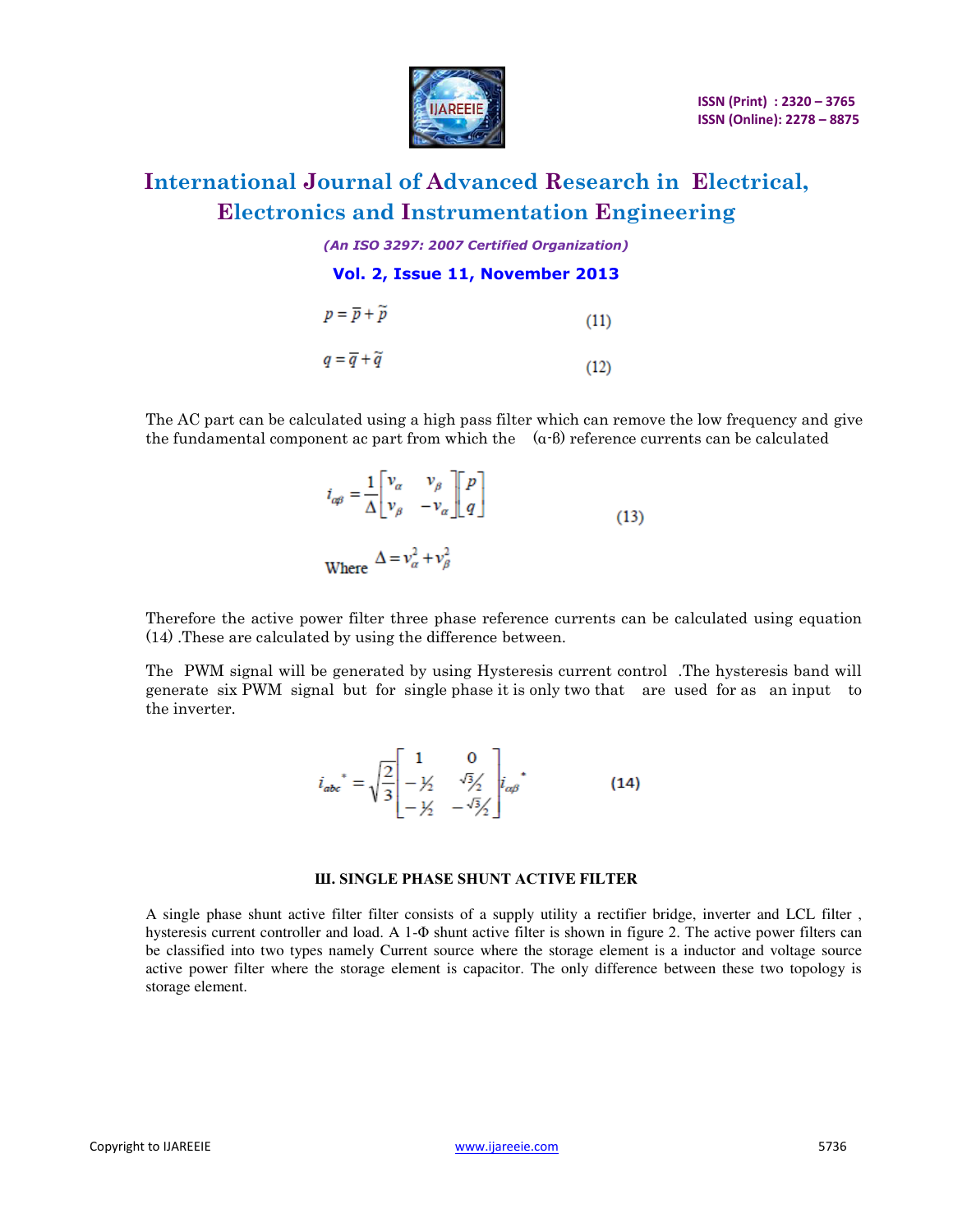

*(An ISO 3297: 2007 Certified Organization)* 

### **Vol. 2, Issue 11, November 2013**



### Fig. 2: Schematic diagram of single phase shunt active filter

Fig:3 shows control strategy based on p-q theory which generates the PWM signals for single phase shunt active filter utilizes the below control strategy on SIMULINK



Fig. 3: Control strategy

### **IV.SIMULATION RESULTS**

A single phase shunt active filter is simulated using MATLAB. It uses a single phase system 100 v, 50 Hz directly from the TNB as shown in figure 4. A non linear load for compensation is implemented infront of a diode rectifier.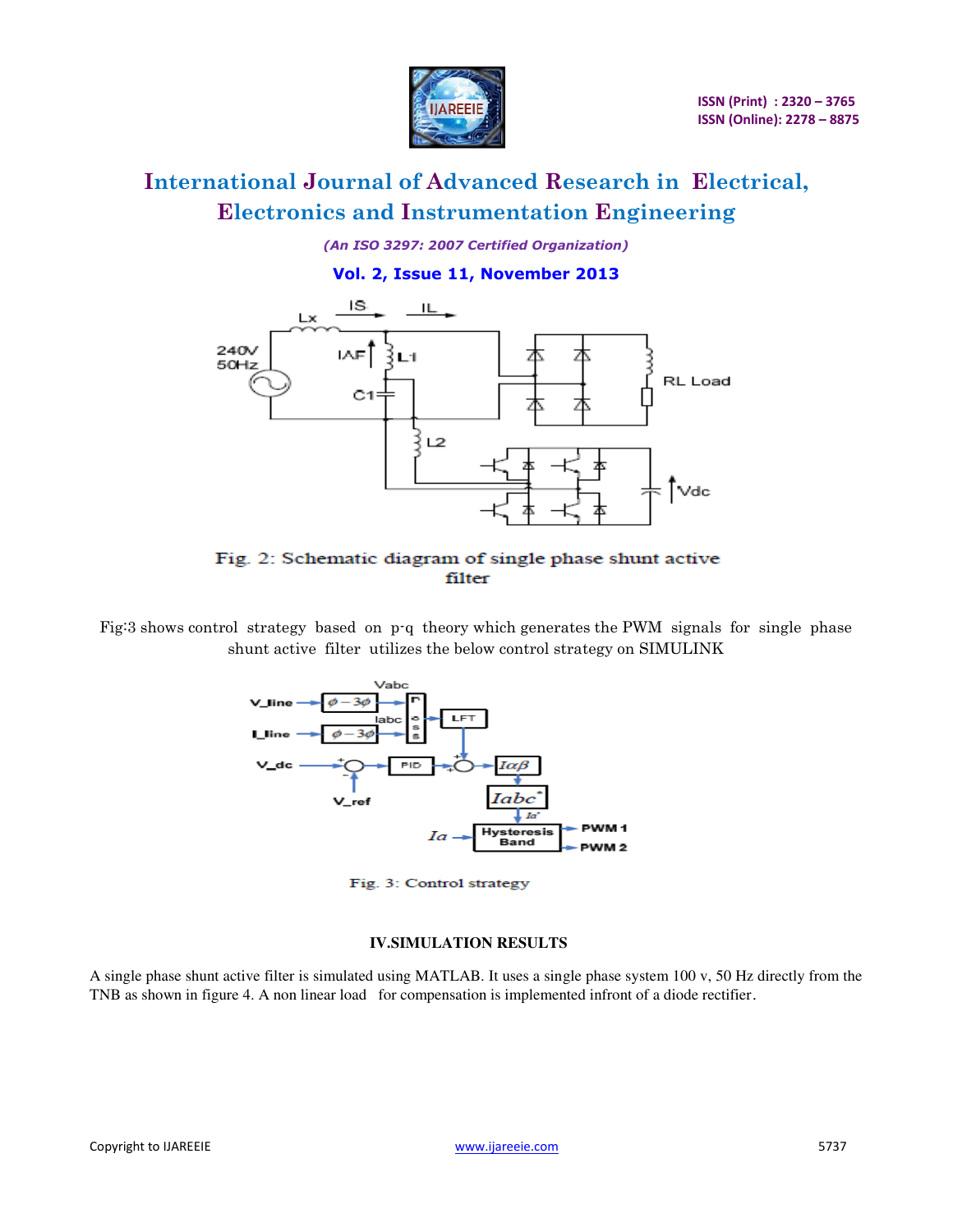

*(An ISO 3297: 2007 Certified Organization)* 

### **Vol. 2, Issue 11, November 2013**



Fig. 4: Modelling of single phase active filter

**Fig .5** It is the modeling of P-Q theory which consists of single phase to two phase and two phase to three phase transformations and hysteresis band. Single phase shunt active filter produces six PWM signals out of which only two are used to control the single phase active filter.



Fig. 5: Modelling of p-q theory

Fig 6 represents the current response of a single phase shunt active filter. The switching PWM signal , the active filter current are shown in figure .7, fig 8 represents the load current will be compensated by injecting active filter current in fig:9 hence the line current is maintained a pure sinusoidal as shown in fig 10, Fig 11 shows the three phase load current that will be used for p-q theory applications.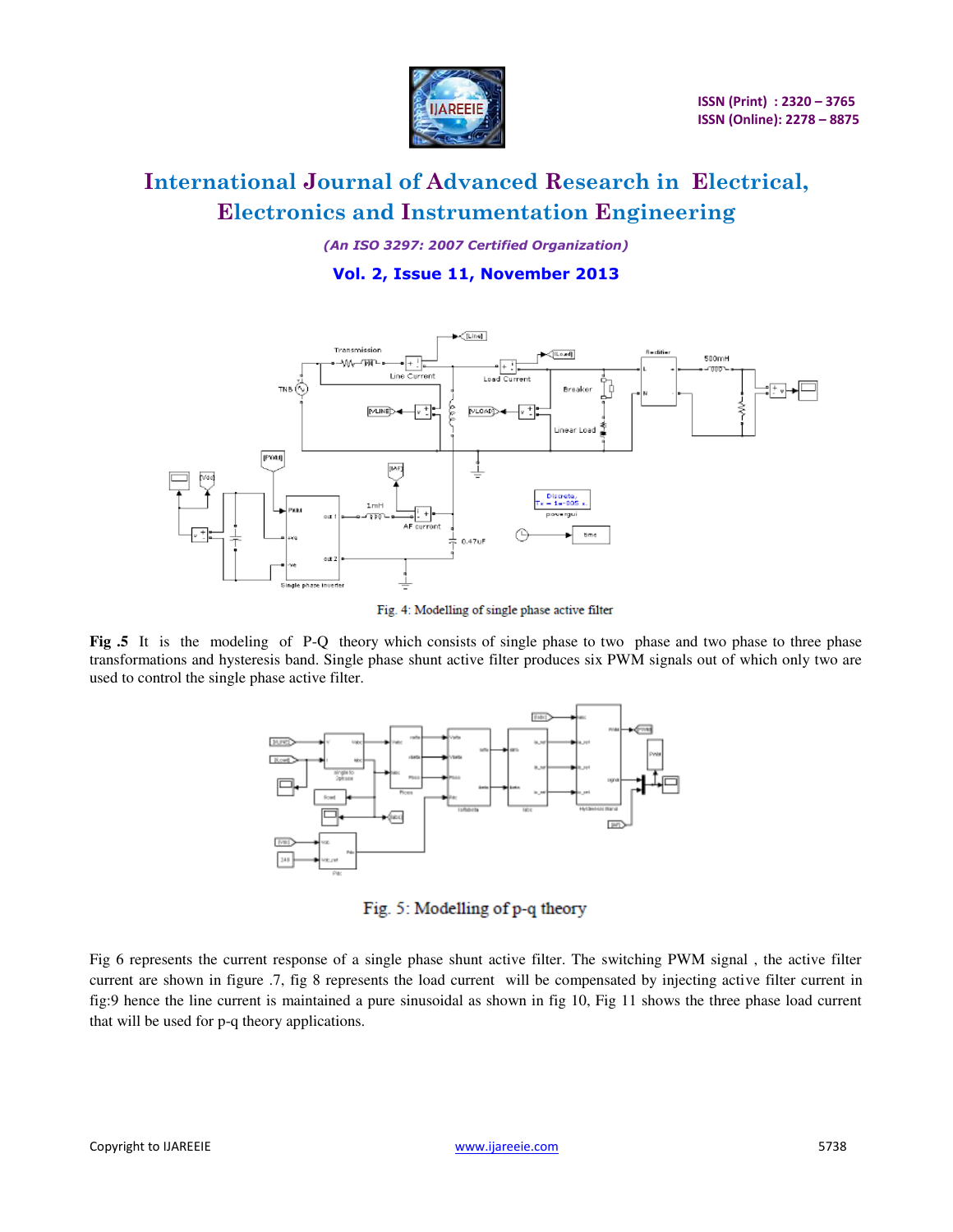

*(An ISO 3297: 2007 Certified Organization)* 

**Vol. 2, Issue 11, November 2013** 



Fig. 6: Current response for single phase active filter





Fig. 10: Line current



Fig. 7: Active filter current and PWM signal







Fig. 11: Three phase load current